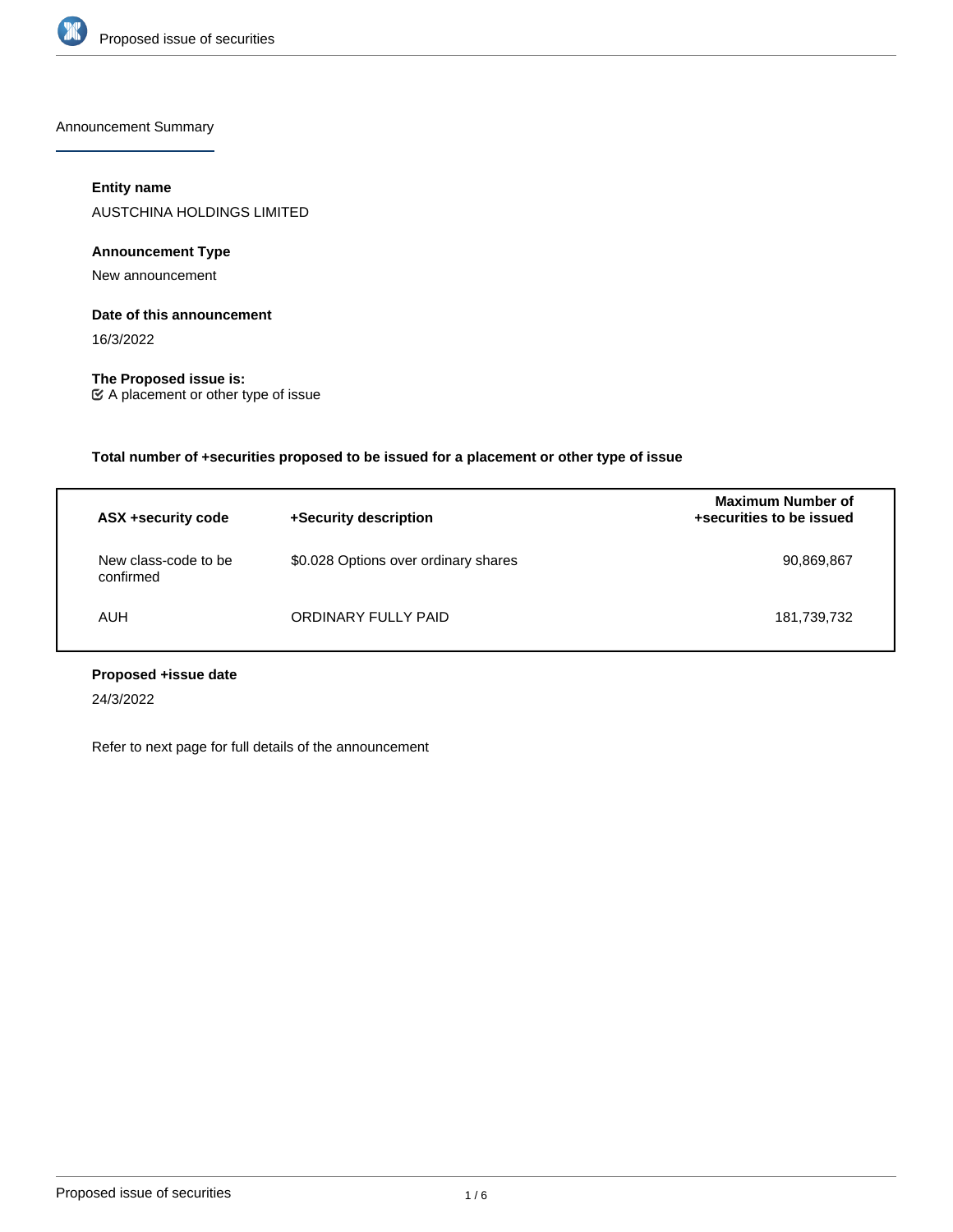

### Part 1 - Entity and announcement details

### **1.1 Name of +Entity**

# AUSTCHINA HOLDINGS LIMITED

We (the entity named above) give ASX the following information about a proposed issue of +securities and, if ASX agrees to +quote any of the +securities (including any rights) on a +deferred settlement basis, we agree to the matters set out in Appendix 3B of the ASX Listing Rules.

If the +securities are being offered under a +disclosure document or +PDS and are intended to be quoted on ASX, we also apply for quotation of all of the +securities that may be issued under the +disclosure document or +PDS on the terms set out in Appendix 2A of the ASX Listing Rules (on the understanding that once the final number of +securities issued under the +disclosure document or +PDS is known, in accordance with Listing Rule 3.10.3C, we will complete and lodge with ASX an Appendix 2A online form notifying ASX of their issue and applying for their quotation).

**1.2 Registered Number Type**

**Registration Number**

075877075

**1.3 ASX issuer code**

AUH

**ACN** 

# **1.4 The announcement is**

New announcement

### **1.5 Date of this announcement**

16/3/2022

**1.6 The Proposed issue is:**

 $\mathfrak{C}$  A placement or other type of issue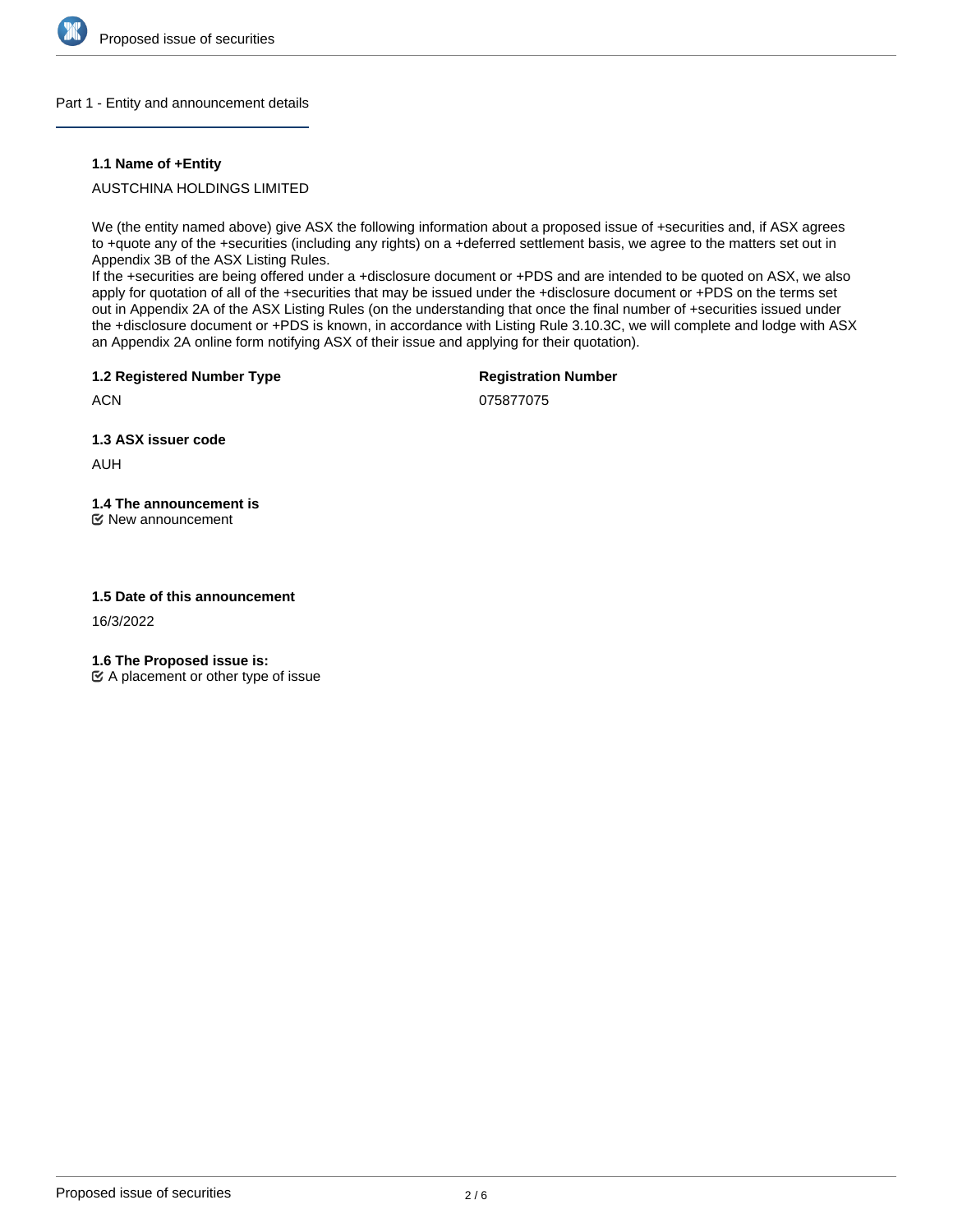

Part 7 - Details of proposed placement or other issue

Part 7A - Conditions

**7A.1 Do any external approvals need to be obtained or other conditions satisfied before the placement or other type of issue can proceed on an unconditional basis?** No

Part 7B - Issue details

**Is the proposed security a 'New class' (+securities in a class that is not yet quoted or recorded by ASX) or an 'Existing class' (additional securities in a class that is already quoted or recorded by ASX)?** Existing class

**Will the proposed issue of this +security include an offer of attaching +securities?** Yes

Details of +securities proposed to be issued

### **ASX +security code and description**

AUH : ORDINARY FULLY PAID

#### **Number of +securities proposed to be issued**

181,739,732

**Offer price details**

**Are the +securities proposed to be issued being issued for a cash consideration?** Yes

**In what currency is the cash consideration being paid?**

**What is the issue price per +security?** AUD 0.01400

AUD - Australian Dollar

**Will these +securities rank equally in all respects from their issue date with the existing issued +securities in that class?** Yes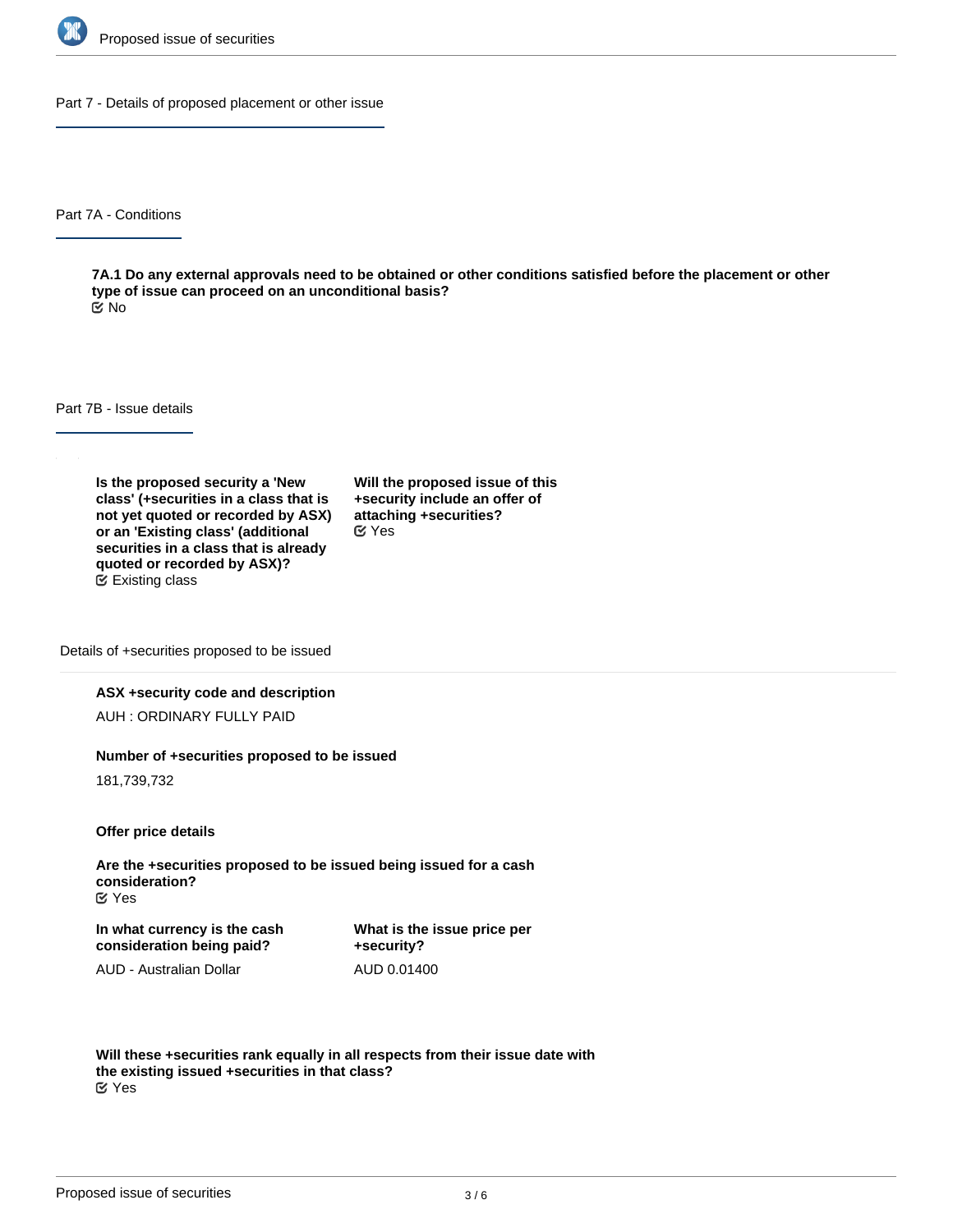

# Attaching +Security

| Attaching +Security - New class (+securities in a class that is not yet quoted or recorded by ASX)        |  |                                                                                                                                                                |  |
|-----------------------------------------------------------------------------------------------------------|--|----------------------------------------------------------------------------------------------------------------------------------------------------------------|--|
| Details of attaching +securities proposed to be issued                                                    |  |                                                                                                                                                                |  |
| ISIN Code (if Issuer is a foreign company and +securities are non CDIs)                                   |  |                                                                                                                                                                |  |
| of the proposed +securities are appropriate and<br>equitable under listing rule 6.1?<br>$\mathfrak{C}$ No |  | Have you received confirmation from ASX that the terms Will the entity be seeking quotation of the 'new' class of<br>+securities on ASX?<br>$\mathfrak{C}$ Yes |  |
| ASX +security code                                                                                        |  | +Security description                                                                                                                                          |  |
| New class-code to be confirmed                                                                            |  | \$0.028 Options over ordinary shares                                                                                                                           |  |
| +Security type                                                                                            |  |                                                                                                                                                                |  |
| Options                                                                                                   |  |                                                                                                                                                                |  |
|                                                                                                           |  |                                                                                                                                                                |  |
| Number of +securities proposed to be issued<br>90,869,867                                                 |  |                                                                                                                                                                |  |
|                                                                                                           |  |                                                                                                                                                                |  |
| Offer price details                                                                                       |  |                                                                                                                                                                |  |
| Are the +securities proposed to be issued being issued for a cash consideration?<br>় No                  |  |                                                                                                                                                                |  |
| Please describe the consideration being provided for the +securities                                      |  |                                                                                                                                                                |  |
| Free attaching option for every 2 placement shares issued.                                                |  |                                                                                                                                                                |  |
| 0.000010                                                                                                  |  | Please provide an estimate of the AUD equivalent of the consideration being provided for the +securities                                                       |  |

Options details

**+Security currency** AUD - Australian Dollar

**Exercise price Expiry date**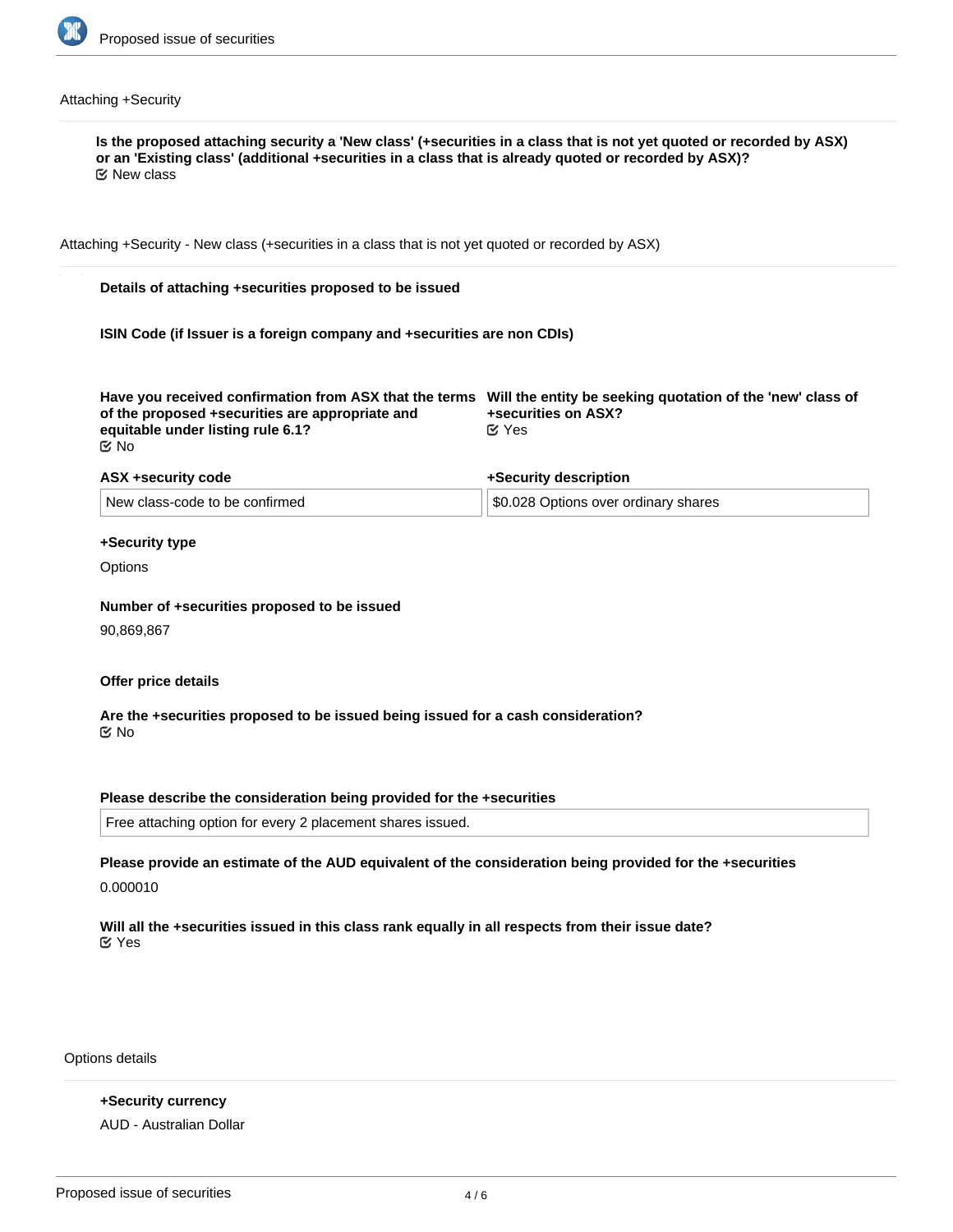

**Exercise price** AUD 0.0280

**Expiry date** 16/3/2024

### **Details of the type of +security that will be issued if the option is exercised**

AUH : ORDINARY FULLY PAID

**Number of securities that will be issued if the option is exercised**

90,869,867

**Please provide a URL link for a document lodged with ASX setting out the material terms of the +securities proposed to be issued or provide the information by separate announcement.**

Refer to capital raising announcement on 16 March 2022.

Part 7C - Timetable

**7C.1 Proposed +issue date** 24/3/2022

Part 7D - Listing Rule requirements

**7D.1 Has the entity obtained, or is it obtaining, +security holder approval for the entire issue under listing rule 7.1?** No

**7D.1b Are any of the +securities proposed to be issued without +security holder approval using the entity's 15% placement capacity under listing rule 7.1?** Yes

**7D.1b ( i ) How many +securities are proposed to be issued without security holder approval using the entity's 15% placement capacity under listing rule 7.1?**

272,609,599 securities (181,739,732 ordinary shares and 90,869,867 options over ordinary shares)

**7D.1c Are any of the +securities proposed to be issued without +security holder approval using the entity's additional 10% placement capacity under listing rule 7.1A (if applicable)?** No

**7D.2 Is a party referred to in listing rule 10.11 participating in the proposed issue?** No

**7D.3 Will any of the +securities to be issued be +restricted securities for the purposes of the listing rules?** No

**7D.4 Will any of the +securities to be issued be subject to +voluntary escrow?** No